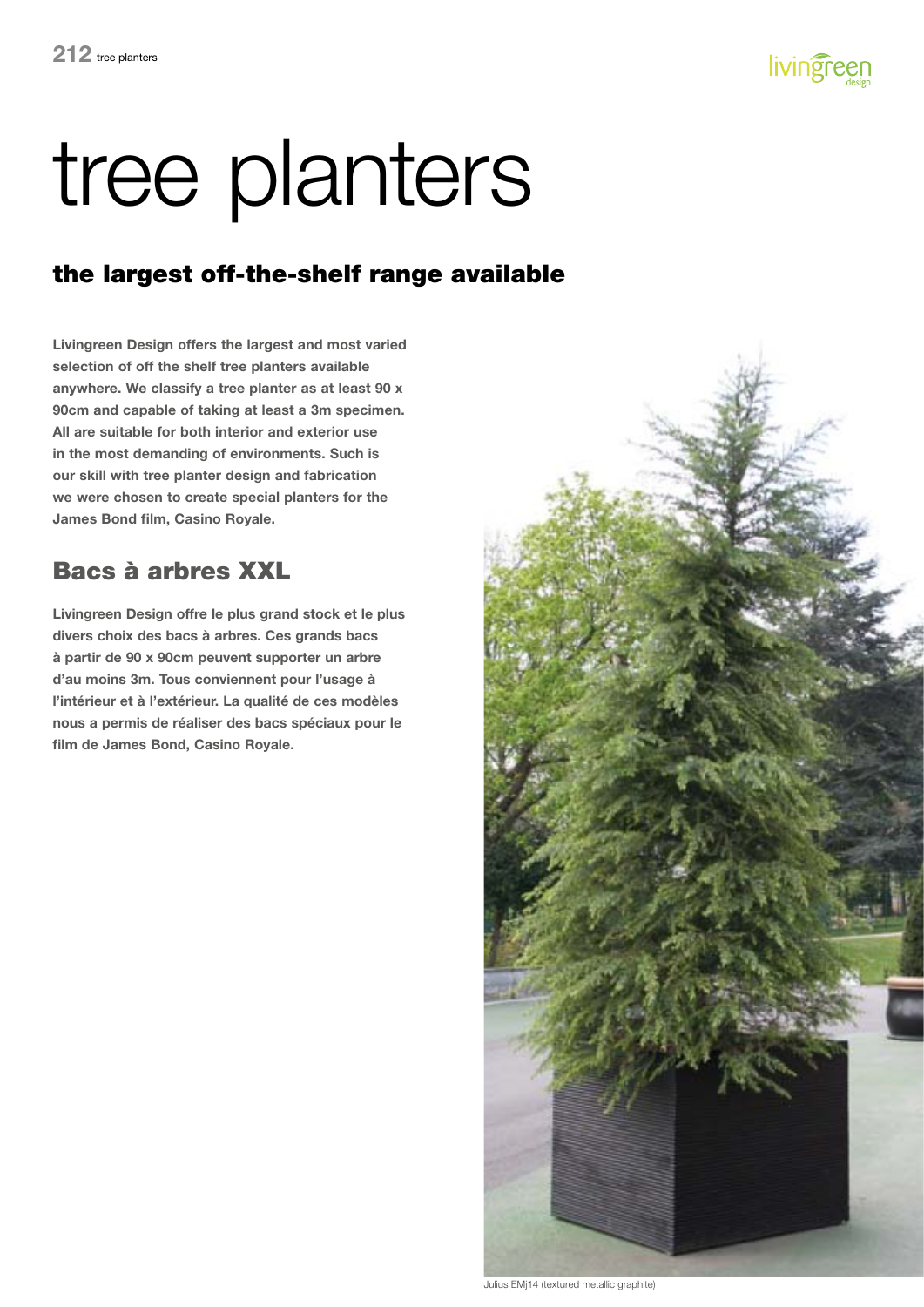



'Casino Royale', Tuscany planters. © 2006 Danjag, LLC, United Artists Corp, Columbia Pictures Industries Tree 4 (tuscan terracotta)

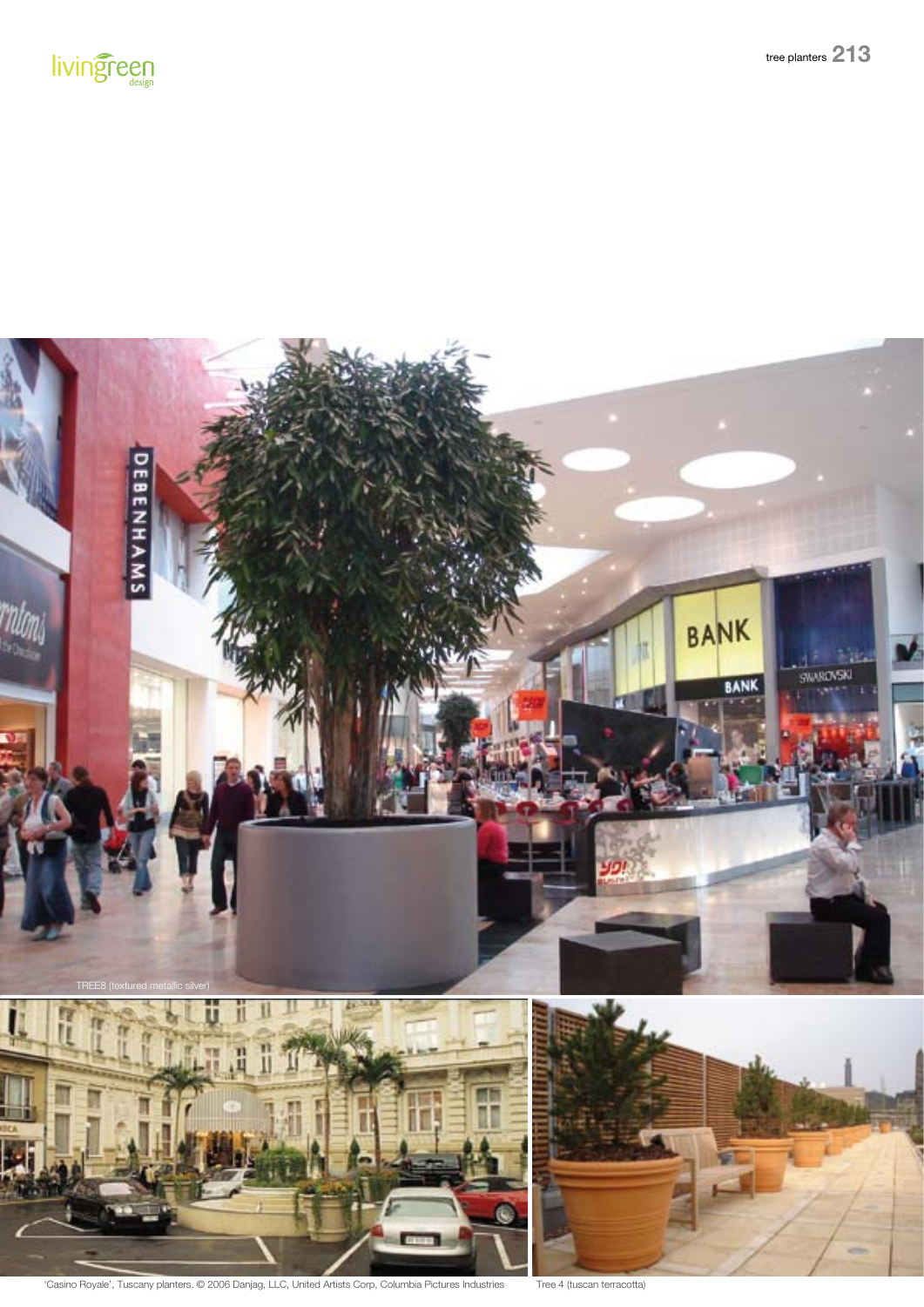



**TREE1** 800 x 900mm Irrigation: 3 No. TCN6



**TREE3** 1200 x 1000mm Irrigation: Ask for details



**TREE2** 1900 x 750mm Irrigation: 4 No. TCN9



**TREE4** 900 x 750mm Irrigation: Ask for details



**TREE5** 980 x 840mm Irrigation: Ask for details



**TREE6** 920 x 1020mm Irrigation: Ask for details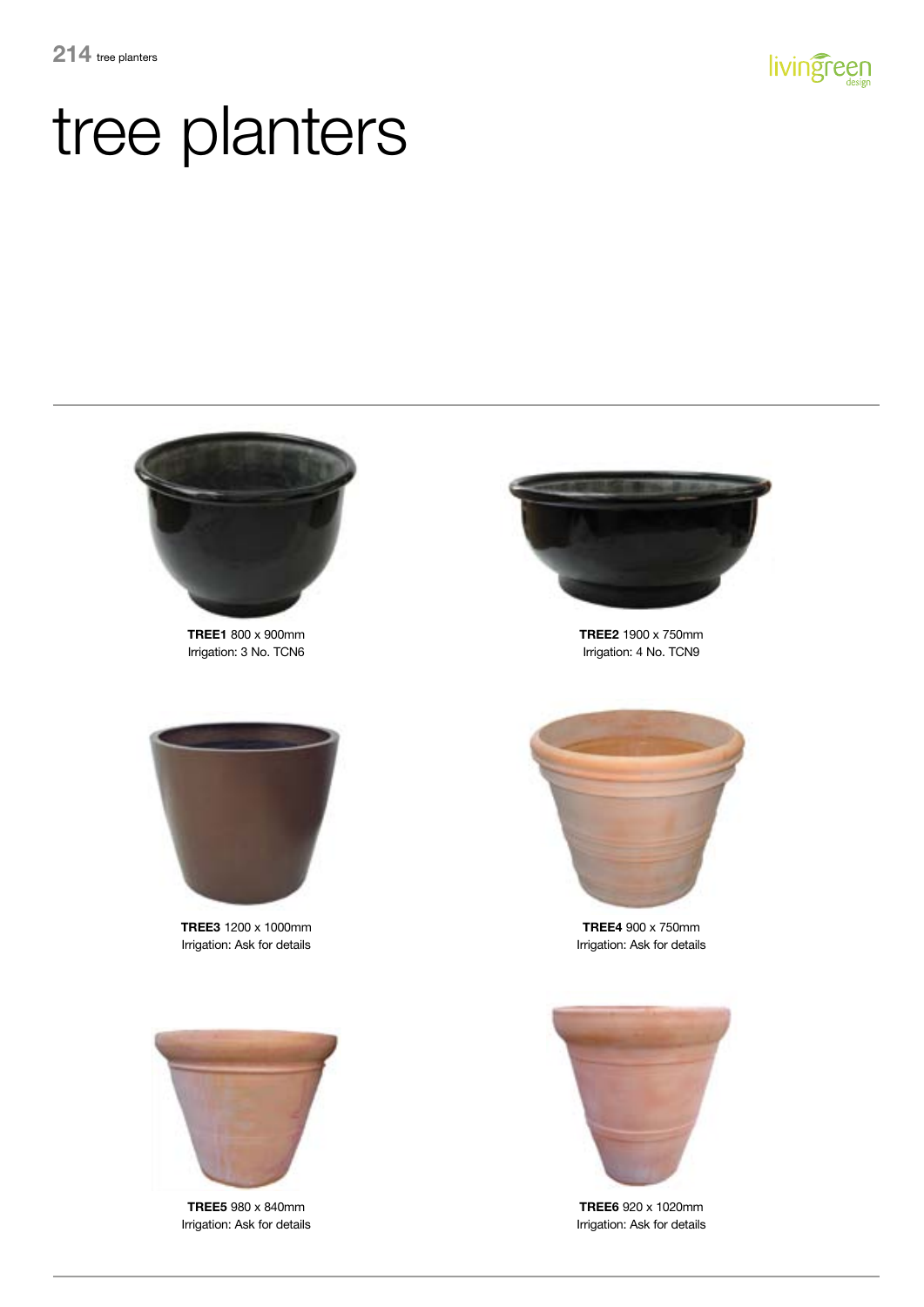#### Colours + Finishes

**All tree planters are available in the finishes shown below. Certain models are available in further finishes (see page 242). Please check before ordering.**

**BS4800 and RAL Classic**: Full colour range in textured matt only. **Standard colours**: All finishes in textured matt only. **Textured Metallics**: All finishes. **Natural**: All finishes.



**CUBE5** 1000 x 1000 x 1000mm **CUBE8** 1200 x 1200 x 1200mm Larger sizes to order please ask Irrigation: Ask for details



**TUSC7** 1500 x 1200mm Irrigation: Ask for details



**EMJU13** 1000 x 1000 x 1000mm **EMJU14** 1200 x 1200 x 1000mm **EMJU20** 1500 x 1500 x 1200mm **EMJU21** 2000 x 1200 x 1000mm Irrigation: Ask for details



**TUSC6** 1030 x 820mm Irrigation: Ask for details



**CYLIN07** 1000 x 1000mm **CYLIN08** 1200 x 1200mm **TREE8** 1500 x 1200mm **TREE9** 2000 x 1200mm Irrigation: Ask for details



**bell4** 1500 x 960mm Irrigation: Ask for details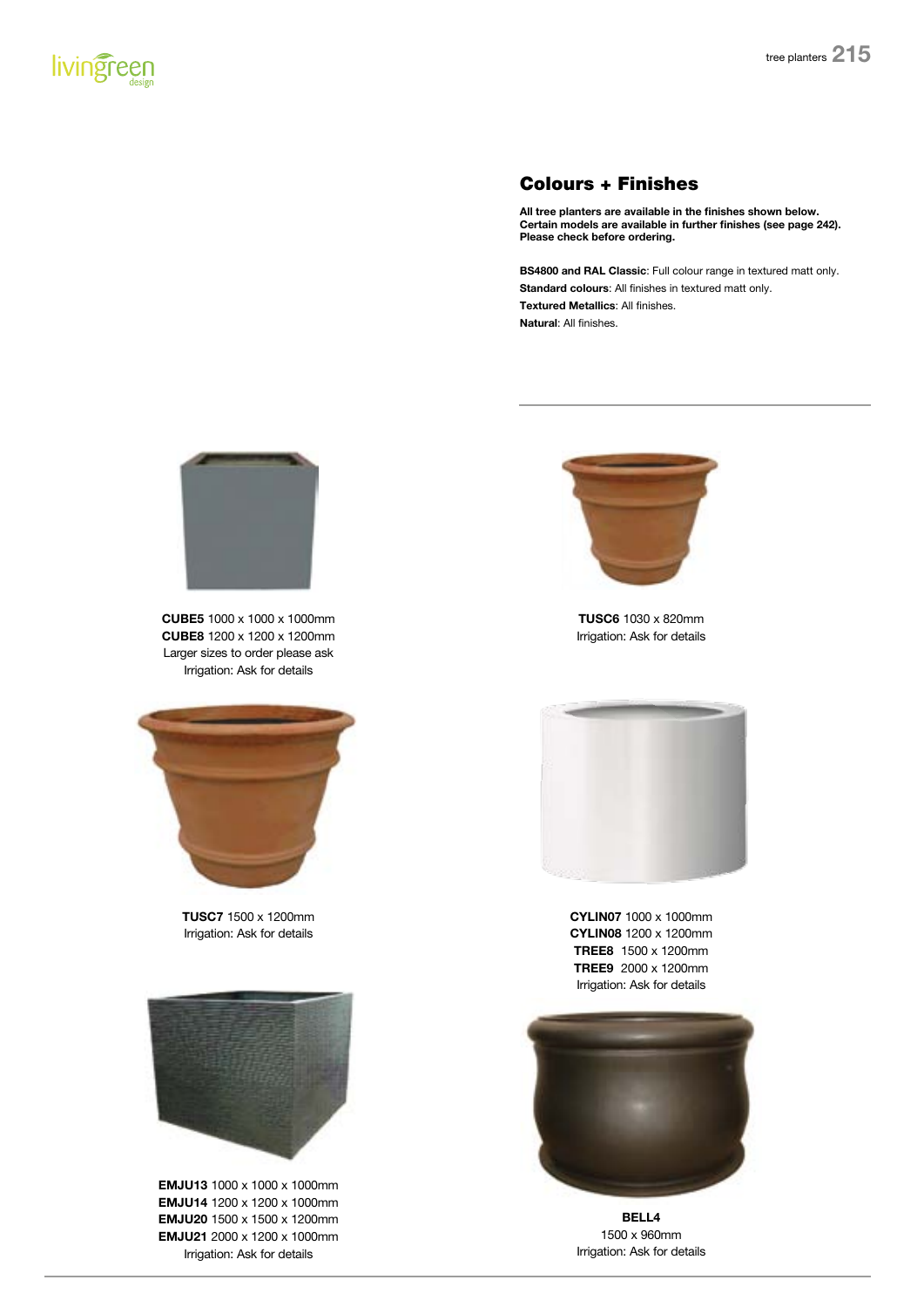

Suitable for both interior and exterior use in the most demanding of environments.



**CIRKIK6** 900 x 850mm Irrigation: TWC12



**BILL04** 1000 x 1000mm **BILL05** 1200 x 1200mm Irrigation: TWC12



**ROSE04** 800 x 800 x 800mm Irrigation: TWC12



**QUAD6** 900 x 900 x 900mm Irrigation: TWC12



**BEN06** 1000 x 1000 x 1000mm **BEN07** 1000 x 1000 x 1200mm **BEN08** 1200 x 1200 x 1200mm Irrigation: TWC12



**CARDIN03** 800 x 800 x 800mm Irrigation: TWC8



**720TER1500S01** 1500 x 425 Irrigation: TWC12 **720TER2000S01** 2000 x 425 Irrigation: TCN6 + TCN3 x 2



**BLOB01** 975 x 840 x 750 Irrigation: TCN6x2 **BLOB02** 1100 x 950 x 850 Irrigation: TCN6x3 **BLOB03** 1540 x 1330 x 1190 Irrigation: TCN9x2



**LUNAS04** 1200 x 990 Irrigation: TWC10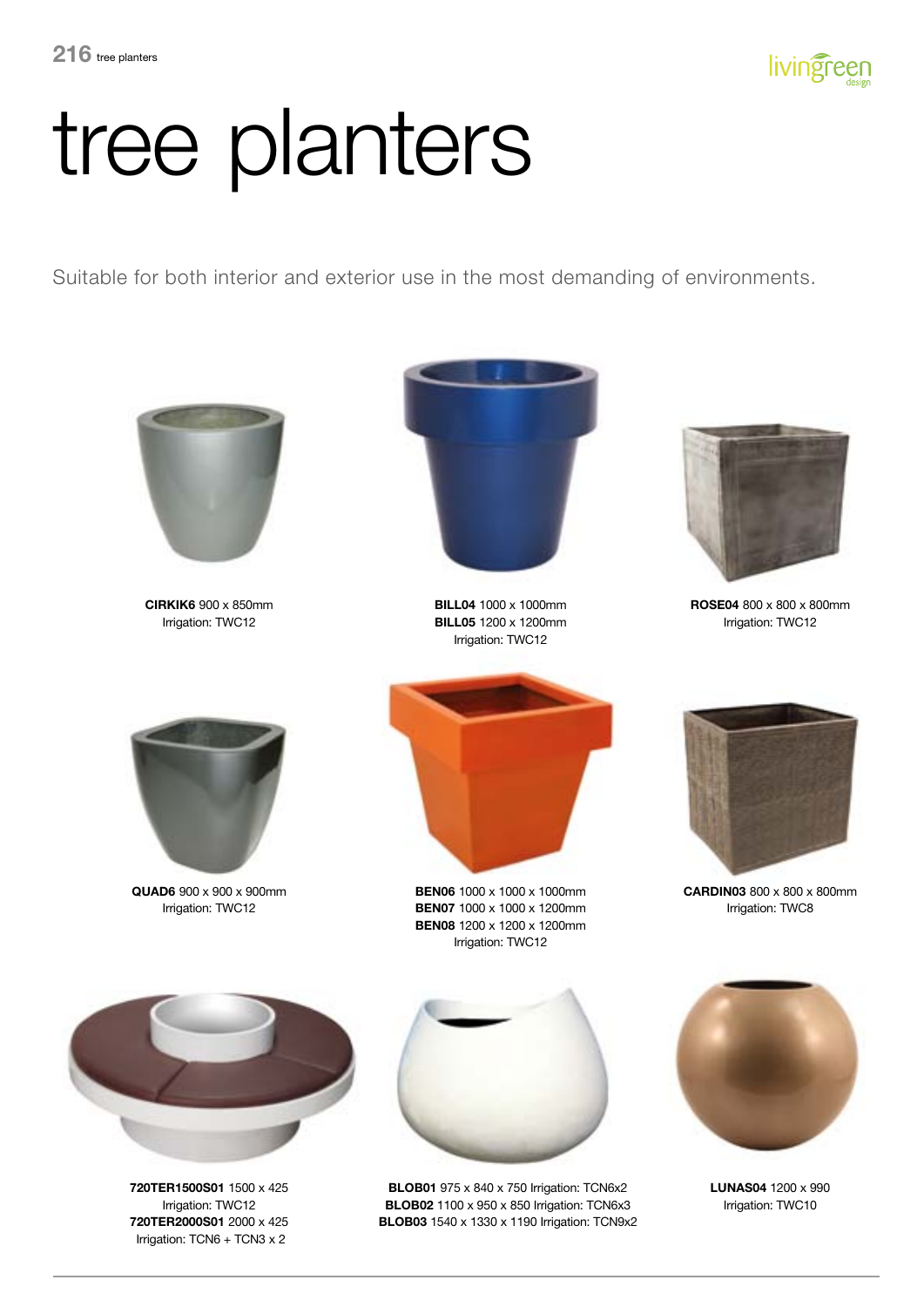